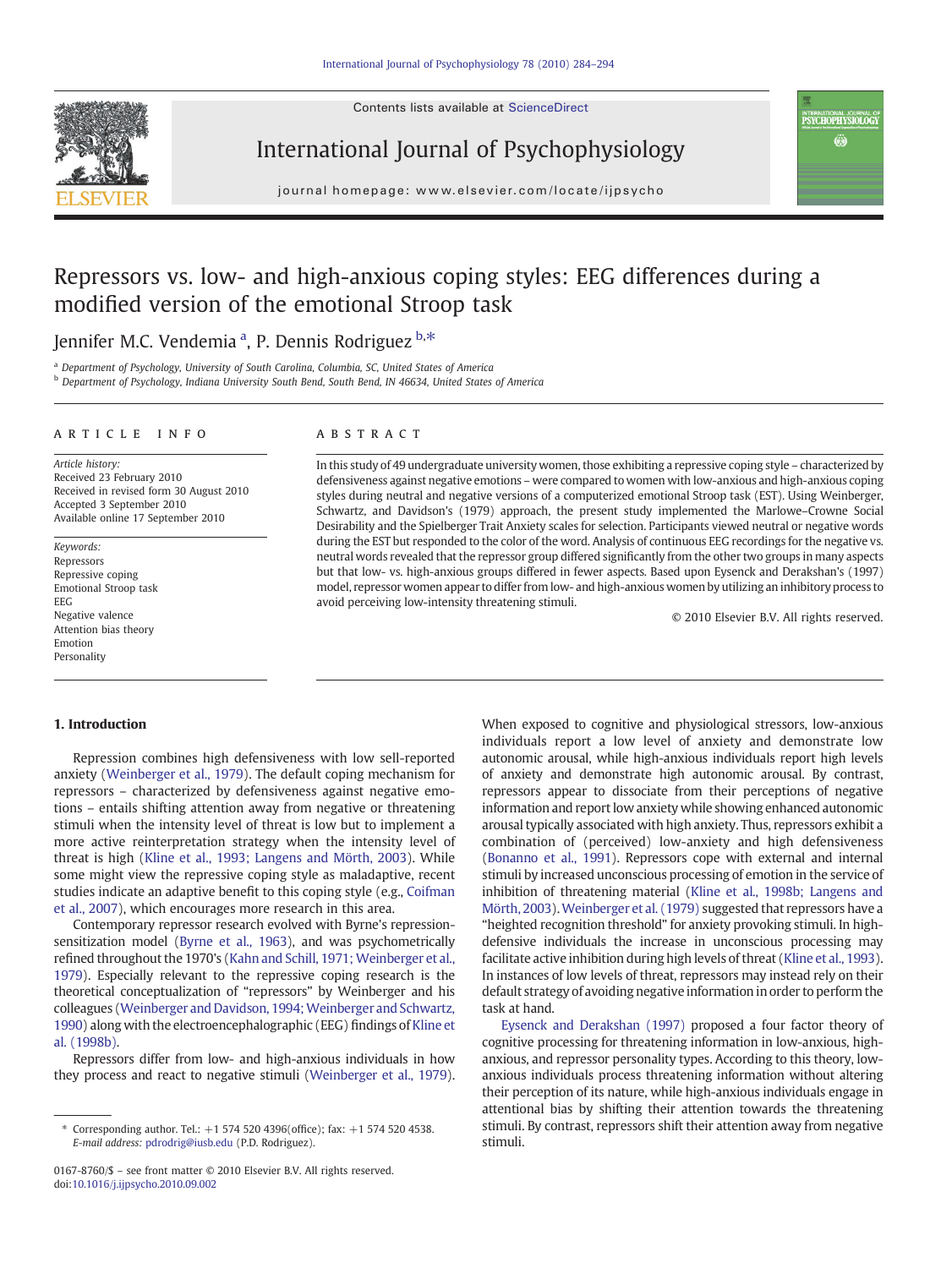According to [Krohne \(1989\),](#page--1-0) cognitive avoidance and vigilance are general cognitive strategies applied to the environment by repressors and high-anxious individuals. [Derakshan and Eysenck \(1997\)](#page--1-0) reinterpreted cognitive avoidance as opposite attentional bias or the tendency to shift attention away from negative stimuli and towards positive or neutral stimuli in the environment. They considered vigilance an attentional bias towards negative environmental stimuli. If Krohne's theory were accurate, then the reaction times of highanxious and repressor individuals should be consistent across all conditions of an emotional Stroop task (hereafter referred to as EST). Repressors would respond slower to task related stimuli in neutral and negative versions of an EST, while high-anxious participants would respond more quickly. In contrast, if [Eysenck and Derakshan's](#page--1-0) [\(1997\)](#page--1-0) four factor theory were correct, then differences between repressors and high-anxious individuals should only be apparent during the negative condition of an EST. Low-anxious individuals who utilize neither bias should have no differences across tasks according to either theory.

Not only does the type of stimuli elicit different responses between the coping styles but the requirements of the task may also moderate cognitive task performance [\(Brosschot et al., 1999\)](#page--1-0). When threatening information is presented separately, either spatially or temporally, repressors seem to exhibit an attentional bias away from a probe or may inhibit negative information, thus facilitating task performance [\(E. Fox, 1993, 1994; N. Fox, 1994](#page--1-0)). If, however, threatening information is presented simultaneously with the probe, forcing attention toward the threatening information, repressors may have difficulty inhibiting the negative information ([Dawkins and Furnham,](#page--1-0) [1989; Derakshan and Eysenck, 1998](#page--1-0)). Other researchers, however, have not been able to replicate these results (e.g., [Myers and](#page--1-0) [McKenna, 1996\)](#page--1-0). A potential reason is that the cognitive task must actively engage the participants in order to detect the ongoing processes associated with the coping style ([Houtveen et al., 2001\)](#page--1-0).

While behavioral studies provide one method of investigating coping style differences, electrophysiological studies provide another. EEG studies have reported different patterns of cortical activity, usually in alpha or theta frequency bands, between coping styles during rest and task performance (Lorig et al., 1994–[95; Wexler et al.,](#page--1-0) [1992\)](#page--1-0). Assuming that increased alpha power is associated with decreased cortical activity in that cortical region ([Shagass, 1972](#page--1-0)), emotion research has often reported that less relative alpha power in the right (compared to left) frontal region – and sometimes anterior temporal area – is correlated with greater dysphoric affect and greater withdrawal motivation, while an opposite relation is observed in happy affect (e.g., [Sobotka et al., 1992; Tomarken et al., 1990](#page--1-0)).

However, there are important caveats to this conceptualization. [Harmon-Jones et al. \(in press\)](#page--1-0) argue that motivation provides a better explanation for hemispheric asymmetries in cortical activity than affective valence. Individuals experiencing mania have been shown to have greater left frontal activation [\(Kano et al., 1992\)](#page--1-0), and individuals with a proneness to hypomania/mania symptoms demonstrated leftfrontal activation when stimuli evoked anger ([Harmon-Jones et al.,](#page--1-0) [2002\)](#page--1-0). [Harmon-Jones and Gable \(2009\)](#page--1-0) have also found that in the experimental environment, increased motivational factor such as the amount of time since a previous meal significantly impacted cortical asymmetry when viewing positive food stimuli, but not other positive images. Their findings suggest that a motivation to perform well in the experimental environment may create conditions that facilitate of left frontal activation in repressors, because they are motivated to be perceived positively.

[Crawford et al. \(1996\)](#page--1-0) demonstrated differences in low (7.5– 9.45 Hz), mid (9.5–11.45 Hz), and high (11.5–13.45 Hz) alpha – as opposed to just "general" alpha – during self-recall of positive and negative memories. The type of memory impacted low alpha but did not affect mid nor high alpha recordings. While sustained attentional abilities and alertness influence low alpha readings, general mental workload may play into high alpha frequencies ([Sterman et al., 1994](#page--1-0)). Increased low alpha frequencies are also thought to indicate poor cognitive performance [\(Bosel, 1992\)](#page--1-0), while fluctuations in attentional resources seem to desynchronize mid alpha (Crawford et al.). If differences in coping styles impact transient attentional processing we would expect to see differences within the mid alpha band.

Theta power, on the other hand, is oftentimes associated with focused attention ([Schacter, 1977\)](#page--1-0), particularly if it is higher theta (Crawford et al.). Specifically, low theta (3.5–5.45 Hz) may be affected by drowsiness and inactivity whereas high theta (5.5–7.45 Hz) may be affected by efficient or attentive performance (Schacter). With respect to coping styles, [Stenberg \(1992\)](#page--1-0) found stronger frontal theta in high-anxious individuals than low-anxious. The theta rhythm has also been implicated in emotional and cognitive processes (for reviews, see Crawford et al. and Schacter). If the task impacts emotional processing and attentional processing than greater theta power should occur during the neutral task. However, if the task only impacts the transient aspects of attention processing, high theta may occur.

While the repressor literature has largely overlooked beta power, the present study investigated this band because of the effects that negative emotions ([Cole and Ray, 1985](#page--1-0)), vigilance [\(Makeig and Inlow,](#page--1-0) [1993\)](#page--1-0), and recall of negative emotional stories (Crawford et al.) all increase beta activity. As the EST requires ongoing vigilant attention, it is anticipated that the EST will be correlated with increases in beta activity.

At rest, repressor women showed a significant anterior asymmetry – left greater than right – in broad band alpha power (7.5–13.45 Hz) in the midfrontal and lateral frontal sites that differed from non-repressor women [\(Tomarken and Davidson, 1994\)](#page--1-0). Interestingly, [Kline et al.](#page--1-0) [\(1998a\)](#page--1-0) found this replicated for women but not men. Greater left frontal activation was correlated with positive affect across many paradigms [\(Tomarken et al., 1992\)](#page--1-0). Based upon Davidson's model for differential hemispheric activation for positive emotional approach (right  $>$  left alpha power) and negative emotional avoidance (left  $>$  right alpha power), these findings suggest that repressors' EEG activation patterns may reflect underlying anxiety [\(Johanson et al., 1992](#page--1-0)).

Repressors appear to have a unique EEG activation pattern when engaged in tasks that produce cognitive and physical stress. During recall of positive and negative memories, broad band theta power (4.5–7.45 Hz) across all measured regions was reduced in repressors when compared to non-repressors [\(Lorig et al., 1994](#page--1-0)–95). Most importantly, theta asymmetry differences were observed in the posterior region: repressors exhibited reduced theta power in the right hemisphere, while low-anxious and high-anxious participants exhibited the opposite. Lorig et al. proposed that reduced right hemisphere theta power in repressors indicated less emotional arousal to negative memories than exhibited in low- and highanxious individuals. This suggests repressors may possess an underactivated right posterior region, an area that [Heller's model \(1993\)](#page--1-0) associates with emotional arousal.

When repressors are not given the opportunity to use the ongoing avoidant, attention switching strategy, such as during a word recognition task, they showed decreased posterior alpha power following registration of emotional words in comparison to neutral words ([Kline et al., 1998b](#page--1-0)). When word trials contained sexually taboo words, which most significantly affected repressor task performance, alpha power (7.5–13.45 Hz) markedly decreased in the right hemisphere (Kline, Schwartz, et al.). Increase in behavioral measures combined with decrease in broad band alpha power suggests that the task with sexually taboo words demanded the greatest cognitive involvement and thus activated the right hemisphere. It follows that active cognitive processing suppresses alpha waves (which are usually associated with a relaxed and alert state).

The studies reviewed here required repressors to direct their attention toward the meaning of the word and process the emotional